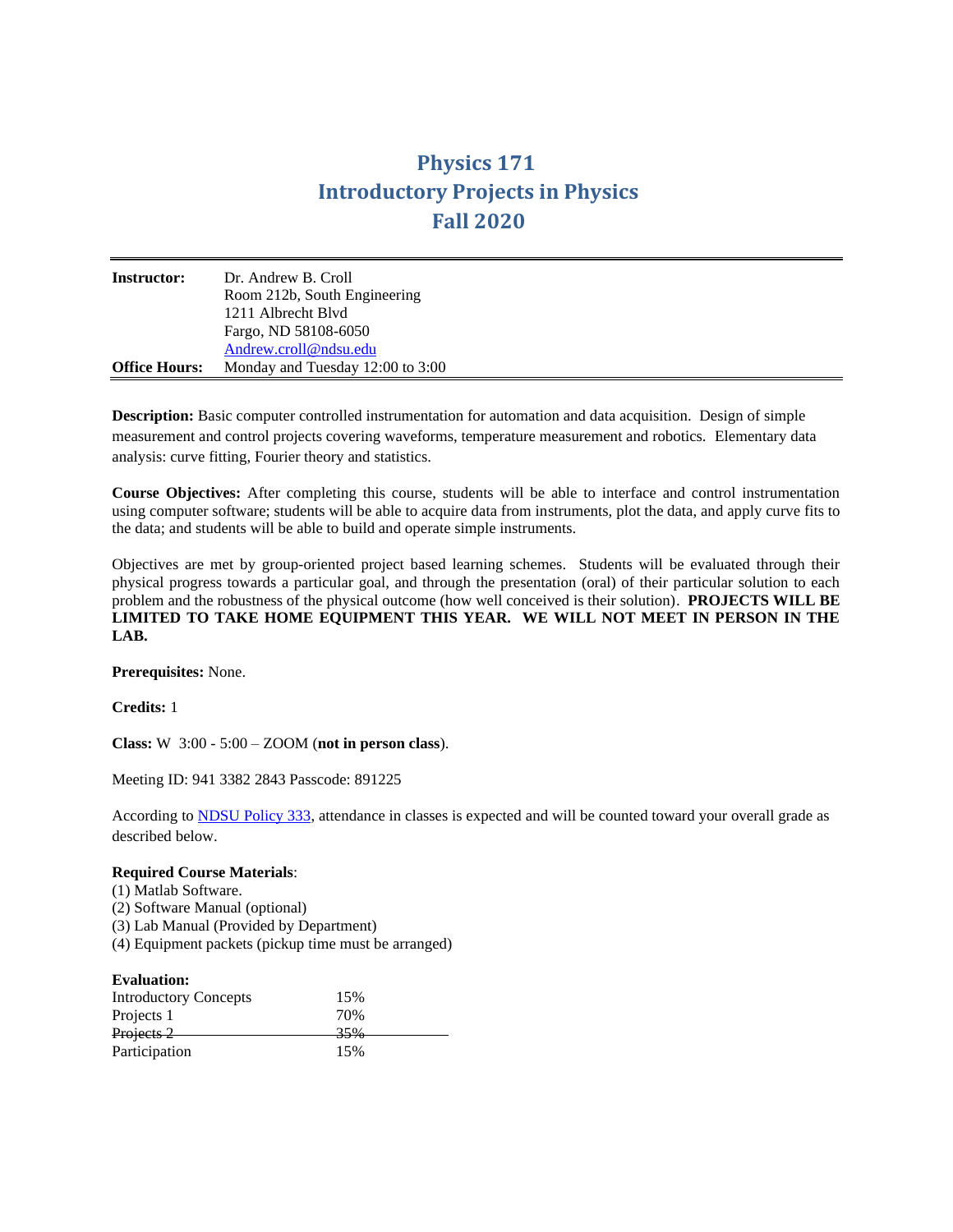| 85% | $\overline{\phantom{m}}$ | 100% | А, |
|-----|--------------------------|------|----|
| 70% | $\qquad \qquad -$        | 85%  | B, |
| 60% | $\qquad \qquad -$        | 70%  | С, |
| 50% | $\overline{\phantom{0}}$ | 60%  | D, |
| 0%  | -                        | 50%  | F. |
|     |                          |      |    |

| <b>Introductory Concept Mark:</b> |                                        | 2 – Group Achieves Project Goal<br>1 - Group Has Made Progress Towards Project Goal<br>$0 -$ Group Has Made No Significant Progress                                                                |
|-----------------------------------|----------------------------------------|----------------------------------------------------------------------------------------------------------------------------------------------------------------------------------------------------|
|                                   | <b>Project Mark:</b> $5 -$ Chalk Talk: | Group must demonstrate the outcome of their project, and demonstrate an<br>understanding of structural and software design.                                                                        |
|                                   | $5 - Project:$                         | Is the project functional? How well does it accomplish its goal? Style.<br>Completeness. Creativity.                                                                                               |
|                                   | $10 -$ Report:                         | A 2 Page (double spaced) report from each individual in a group. The report is a<br>written description of the project, intended to instruct a peer in its purpose,<br>construction and operation. |
| <b>Participation Mark:</b>        |                                        | $2 -$ Student attends and contributes to group<br>$1 -$ Student attends<br>$0$ – Student is not present                                                                                            |

**Make-up Policy:** There is no option for make-ups. Participation marks will be forgiven in the case of legitimate absence.

**Academic Honesty:** The academic community is operated on the basis of honesty, integrity, and fair play. NDSU Policy 335: Code of Academic Responsibility and Conduct applies to cases in which cheating, plagiarism, or other academic misconduct have occurred in an instructional context. Students found guilty of academic misconduct are subject to penalties, up to and possibly including suspension and/or expulsion. Student academic misconduct records are maintained by the Office of Registration and Records. Informational resources about academic honesty for students and instructional staff members can be found at [www.ndsu.edu/academichonesty.](http://www.ndsu.edu/academichonesty)

## **AMERICAN DISABILITIES ACT FOR STUDENTS WITH SPECIAL NEEDS STATEMENT**

Any students with disabilities or other special needs, who need special accommodations in this course are invited to share these concerns or requests with the instructor and contact the Disability Services Office as soon as possible. Assistance is also available from Disability Services in 212 Ceres Hall (231-8463). http://www.ndsu.edu/disabilityservices/

## **Course Schedule: DUE TO COVID, ETC. THIS IS A VAGUE GUESS AT BEST**

|        | Topic                                              | Evaluation:                 |
|--------|----------------------------------------------------|-----------------------------|
| Week 1 | Introductions, some information, syllabus, virtual | Participation.              |
|        | tour?                                              |                             |
| Week 2 | Introduction to Software                           | Plotting a function         |
| Week 3 | Introduction to circuits                           | Assembly of LED circuit     |
| Week 4 | Powering a circuit with software                   | <b>Flashing LED</b>         |
| Week 5 | Measuring DC Voltage with Software                 | Thermometer                 |
| Week 6 | <b>Measuring Real Data</b>                         | Plotting the Noise Spectrum |
| Week 7 | Simple Amplification                               | Making a Noisy Speaker      |
| Week 8 | <b>Op Amps</b>                                     | Make an Integrator          |